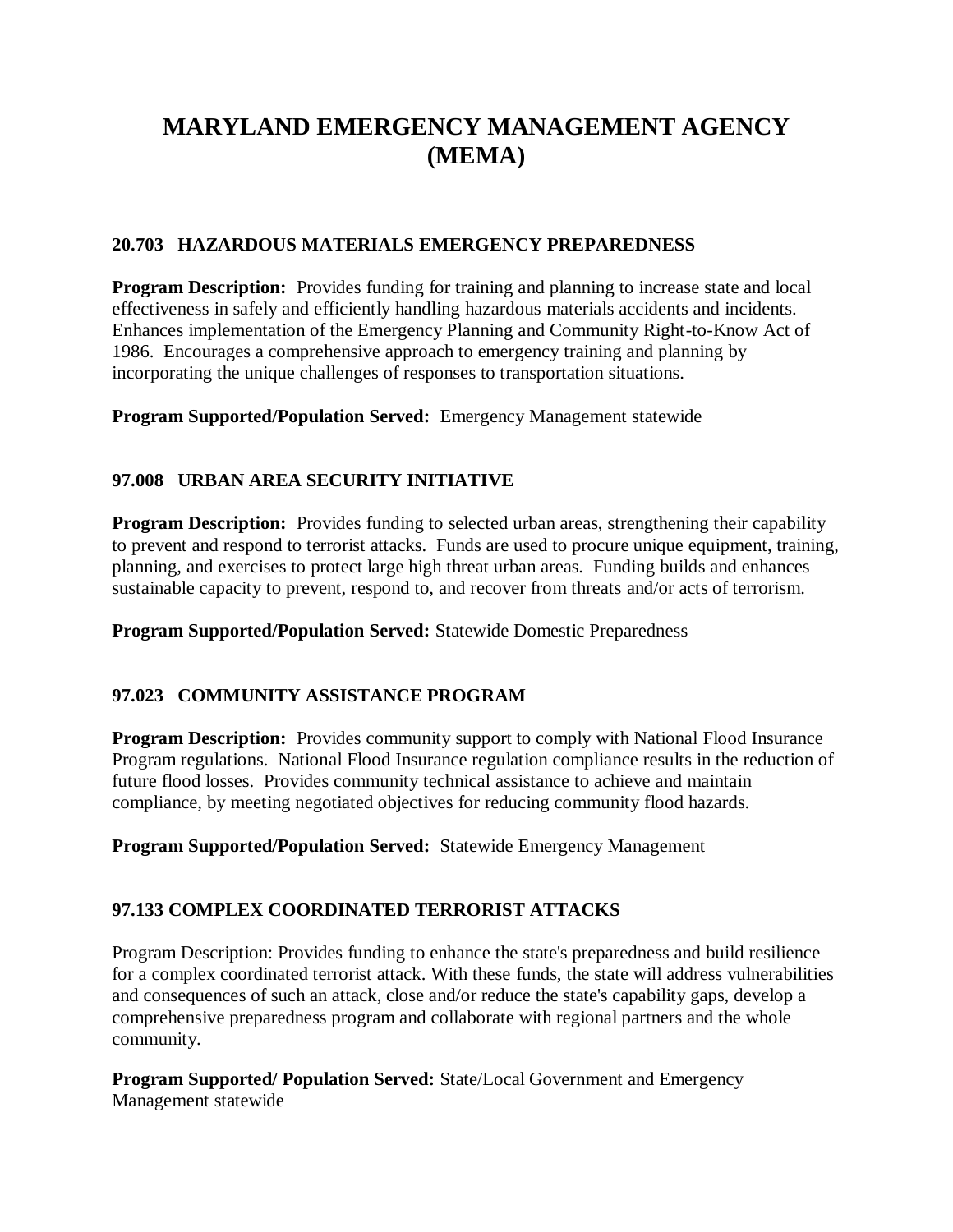#### **97.036 PUBLIC ASSISTANCE**

**Program Description:** Provides funding to alleviate the financial burden on state and local governments and certain private, nonprofit organizations following federally declared disasters. Funds allow for response and recovery from the disaster and mitigate the impact of future disasters.

**Program Supported/Population Served:** State/Local Governments

# **97.039 HAZARD MITIGATION GRANT**

**Program Description:** Supports state programs and activities lessening the impact of disasters on lives and communities through damage prevention. Funds support measures such as creating and enforcing effective building codes to protect property from floods, hurricanes, and other natural hazards.

# **97.042 EMERGENCY MANAGEMENT PERFORMANCE GRANT**

**Program Description:** Improves emergency management preparedness and mitigation capability and establishes an accelerated pattern of all-hazard risk reduction within jurisdictions. Ensures state and local government effectiveness in alleviating human suffering and property damage resulting from catastrophic disasters. Enhances and supports preparedness and mitigation efforts of the state and the ability to respond and recover from all hazards.

**Program Supported/Population Served:** Statewide Emergency Management

#### **97.047 PRE-DISASTER MITIGATION PROGRAM**

**Program Description:** Implements cost-effective hazard mitigation activities complementing comprehensive mitigation programs. Enhances mitigation programs and directly assists communities in reducing repetitive loss of life and property and human suffering resulting from catastrophic disasters. States are required to have a Standard State Mitigation Plan to receive Pre-Disaster Mitigation funds.

**Program Supported/Population Served:** Statewide Emergency Management

#### **97.067 STATE HOMELAND SECURITY GRANT PROGRAM**

**Program Description:** Provides funding for a confluence of important initiatives enhancing preparedness to combat terrorism. The program builds on progress made toward enhancing capabilities of state and local public safety personnel. This program provides the means to enhance prevention and response to terrorist attacks. Funding expanded to include terrorist incident prevention equipment, and to conduct exercises focusing on terrorist act prevention.